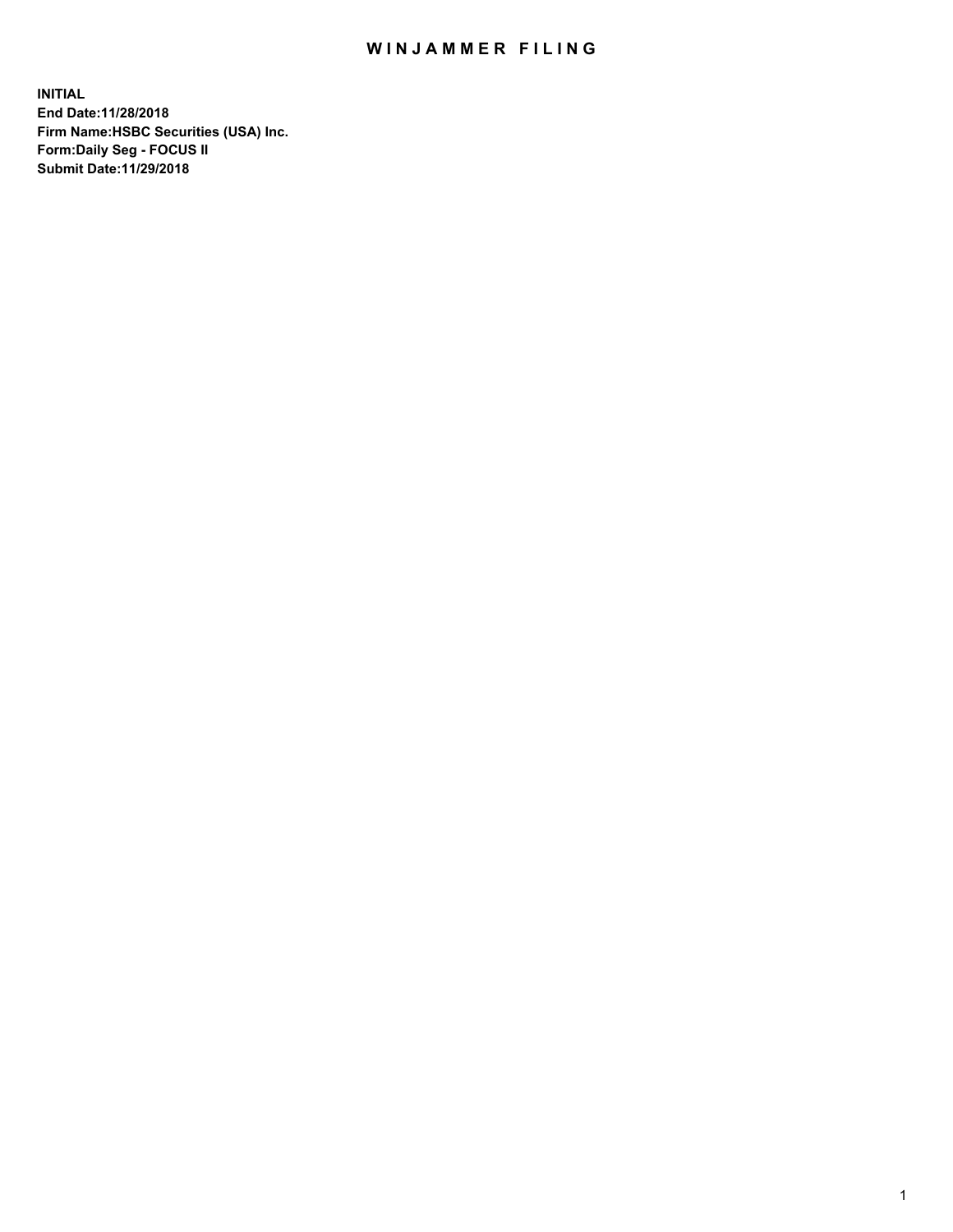**INITIAL End Date:11/28/2018 Firm Name:HSBC Securities (USA) Inc. Form:Daily Seg - FOCUS II Submit Date:11/29/2018 Daily Segregation - Cover Page**

| Name of Company                                                                                                                                                                                                                                                                                                                | <b>HSBC Securities (USA) Inc.</b>                    |
|--------------------------------------------------------------------------------------------------------------------------------------------------------------------------------------------------------------------------------------------------------------------------------------------------------------------------------|------------------------------------------------------|
| <b>Contact Name</b>                                                                                                                                                                                                                                                                                                            | <b>Michael Vacca</b>                                 |
| <b>Contact Phone Number</b>                                                                                                                                                                                                                                                                                                    | 212-525-7951                                         |
| <b>Contact Email Address</b>                                                                                                                                                                                                                                                                                                   | michael.vacca@us.hsbc.com                            |
| FCM's Customer Segregated Funds Residual Interest Target (choose one):<br>a. Minimum dollar amount: ; or<br>b. Minimum percentage of customer segregated funds required:% ; or<br>c. Dollar amount range between: and; or<br>d. Percentage range of customer segregated funds required between:% and%.                         | 109,000,000<br>₫<br>0 <sub>0</sub><br>0 <sub>0</sub> |
| FCM's Customer Secured Amount Funds Residual Interest Target (choose one):<br>a. Minimum dollar amount: ; or<br>b. Minimum percentage of customer secured funds required:%; or<br>c. Dollar amount range between: and; or<br>d. Percentage range of customer secured funds required between:% and%.                            | 25,000,000<br><u>0</u><br>0 <sub>0</sub><br>00       |
| FCM's Cleared Swaps Customer Collateral Residual Interest Target (choose one):<br>a. Minimum dollar amount: ; or<br>b. Minimum percentage of cleared swaps customer collateral required:% ; or<br>c. Dollar amount range between: and; or<br>d. Percentage range of cleared swaps customer collateral required between:% and%. | 100,000,000<br><u>0</u><br><u>00</u><br>00           |

Attach supporting documents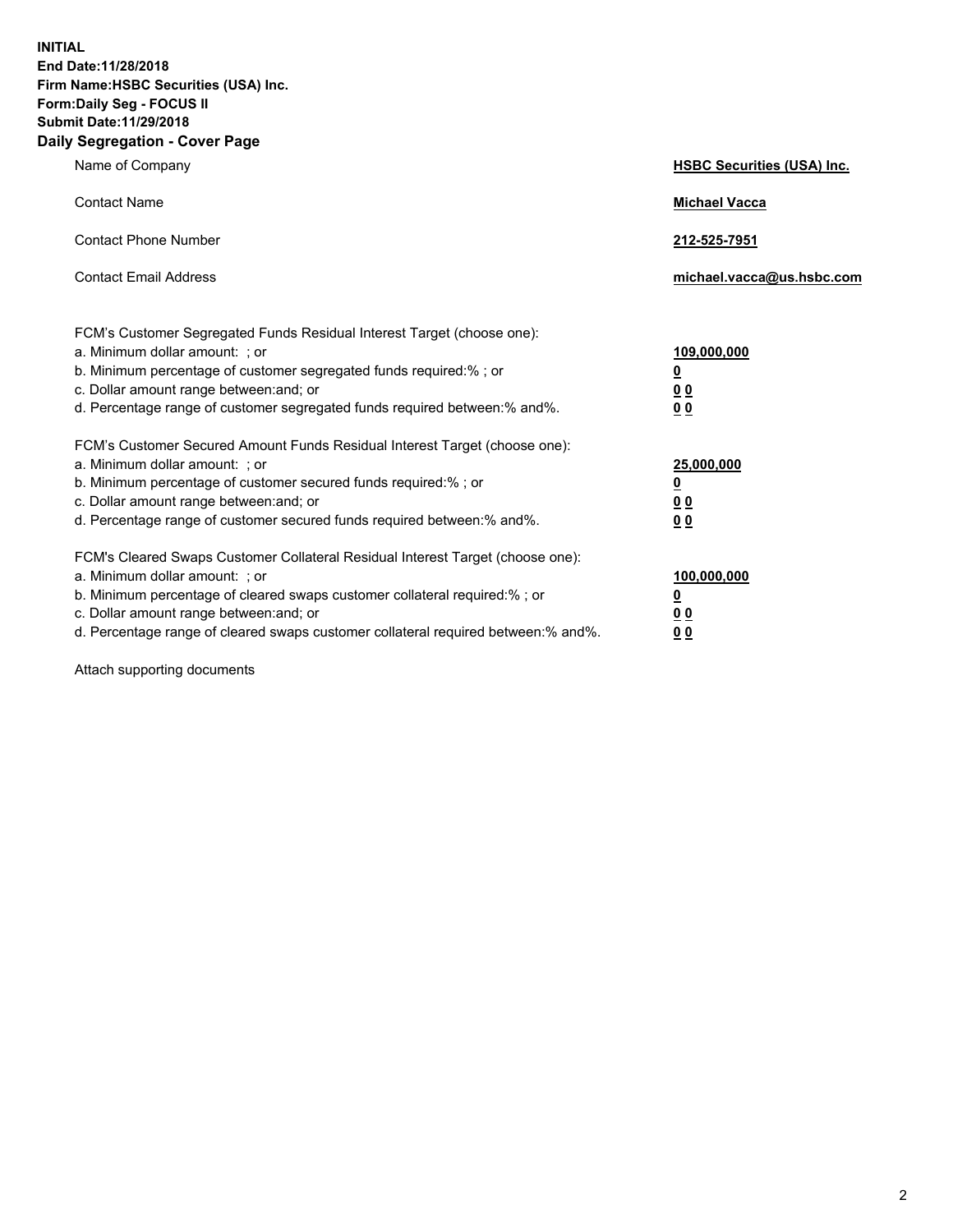**INITIAL End Date:11/28/2018 Firm Name:HSBC Securities (USA) Inc. Form:Daily Seg - FOCUS II Submit Date:11/29/2018 Daily Segregation - Secured Amounts** Foreign Futures and Foreign Options Secured Amounts Amount required to be set aside pursuant to law, rule or regulation of a foreign government or a rule of a self-regulatory organization authorized thereunder **0** [7305] 1. Net ledger balance - Foreign Futures and Foreign Option Trading - All Customers A. Cash **2,803,796** [7315] B. Securities (at market) **55,806,274** [7317] 2. Net unrealized profit (loss) in open futures contracts traded on a foreign board of trade **48,076,521** [7325] 3. Exchange traded options a. Market value of open option contracts purchased on a foreign board of trade **0** [7335] b. Market value of open contracts granted (sold) on a foreign board of trade **0** [7337] 4. Net equity (deficit) (add lines 1. 2. and 3.) **106,686,591** [7345] 5. Account liquidating to a deficit and account with a debit balances - gross amount **2,088,279** [7351] Less: amount offset by customer owned securities **-2,088,277** [7352] **2** [7354] 6. Amount required to be set aside as the secured amount - Net Liquidating Equity Method (add lines 4 and 5) **106,686,593** [7355] 7. Greater of amount required to be set aside pursuant to foreign jurisdiction (above) or line 6. **106,686,593** [7360] FUNDS DEPOSITED IN SEPARATE REGULATION 30.7 ACCOUNTS 1. Cash in banks A. Banks located in the United States **19,968,776** [7500] B. Other banks qualified under Regulation 30.7 **0** [7520] **19,968,776** [7530] 2. Securities A. In safekeeping with banks located in the United States **19,461,757** [7540] B. In safekeeping with other banks qualified under Regulation 30.7 **29,730,777** [7560] **49,192,534** [7570] 3. Equities with registered futures commission merchants A. Cash **0** [7580] B. Securities **0** [7590] C. Unrealized gain (loss) on open futures contracts **0** [7600] D. Value of long option contracts **0** [7610] E. Value of short option contracts **0** [7615] **0** [7620] 4. Amounts held by clearing organizations of foreign boards of trade A. Cash **0** [7640] B. Securities **0** [7650] C. Amount due to (from) clearing organization - daily variation **0** [7660] D. Value of long option contracts **0** [7670] E. Value of short option contracts **0** [7675] **0** [7680] 5. Amounts held by members of foreign boards of trade A. Cash **-12,225,035** [7700] B. Securities **36,344,516** [7710] C. Unrealized gain (loss) on open futures contracts **48,076,521** [7720] D. Value of long option contracts **0** [7730] E. Value of short option contracts **0** [7735] **72,196,002** [7740] 6. Amounts with other depositories designated by a foreign board of trade **0** [7760] 7. Segregated funds on hand **0** [7765] 8. Total funds in separate section 30.7 accounts **141,357,312** [7770] 9. Excess (deficiency) Set Aside for Secured Amount (subtract line 7 Secured Statement Page 1 from Line 8) **34,670,719** [7380]

10. Management Target Amount for Excess funds in separate section 30.7 accounts **25,000,000** [7780]

11. Excess (deficiency) funds in separate 30.7 accounts over (under) Management Target **9,670,719** [7785]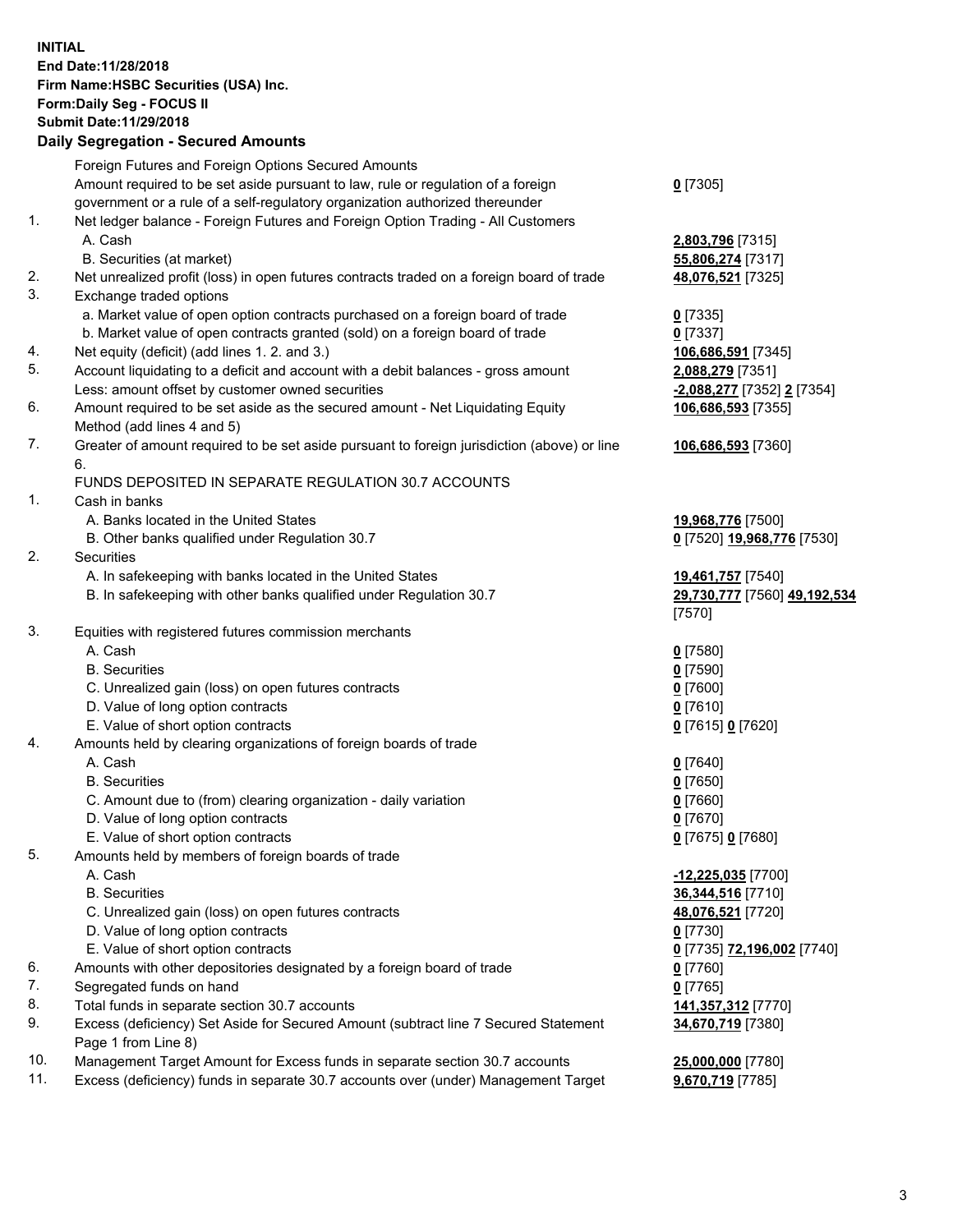**INITIAL End Date:11/28/2018 Firm Name:HSBC Securities (USA) Inc. Form:Daily Seg - FOCUS II Submit Date:11/29/2018 Daily Segregation - Segregation Statement** SEGREGATION REQUIREMENTS(Section 4d(2) of the CEAct) 1. Net ledger balance A. Cash **372,784,654** [7010] B. Securities (at market) **1,900,713,098** [7020] 2. Net unrealized profit (loss) in open futures contracts traded on a contract market **192,954,137** [7030] 3. Exchange traded options A. Add market value of open option contracts purchased on a contract market **315,994,687** [7032] B. Deduct market value of open option contracts granted (sold) on a contract market **-253,808,756** [7033] 4. Net equity (deficit) (add lines 1, 2 and 3) **2,528,637,820** [7040] 5. Accounts liquidating to a deficit and accounts with debit balances - gross amount **79,531,318** [7045] Less: amount offset by customer securities **-79,433,623** [7047] **97,695** [7050] 6. Amount required to be segregated (add lines 4 and 5) **2,528,735,515** [7060] FUNDS IN SEGREGATED ACCOUNTS 7. Deposited in segregated funds bank accounts A. Cash **181,222,868** [7070] B. Securities representing investments of customers' funds (at market) **49,999,941** [7080] C. Securities held for particular customers or option customers in lieu of cash (at market) **606,489,209** [7090] 8. Margins on deposit with derivatives clearing organizations of contract markets A. Cash **19,408,102** [7100] B. Securities representing investments of customers' funds (at market) **328,151,546** [7110] C. Securities held for particular customers or option customers in lieu of cash (at market) **1,292,579,044** [7120] 9. Net settlement from (to) derivatives clearing organizations of contract markets **100,495,693** [7130] 10. Exchange traded options A. Value of open long option contracts **315,994,687** [7132] B. Value of open short option contracts **-253,808,756** [7133] 11. Net equities with other FCMs A. Net liquidating equity **13,428,504** [7140] B. Securities representing investments of customers' funds (at market) **0** [7160] C. Securities held for particular customers or option customers in lieu of cash (at market) **0** [7170] 12. Segregated funds on hand **1,644,845** [7150] 13. Total amount in segregation (add lines 7 through 12) **2,655,605,683** [7180] 14. Excess (deficiency) funds in segregation (subtract line 6 from line 13) **126,870,168** [7190] 15. Management Target Amount for Excess funds in segregation **109,000,000** [7194] **17,870,168** [7198]

16. Excess (deficiency) funds in segregation over (under) Management Target Amount Excess